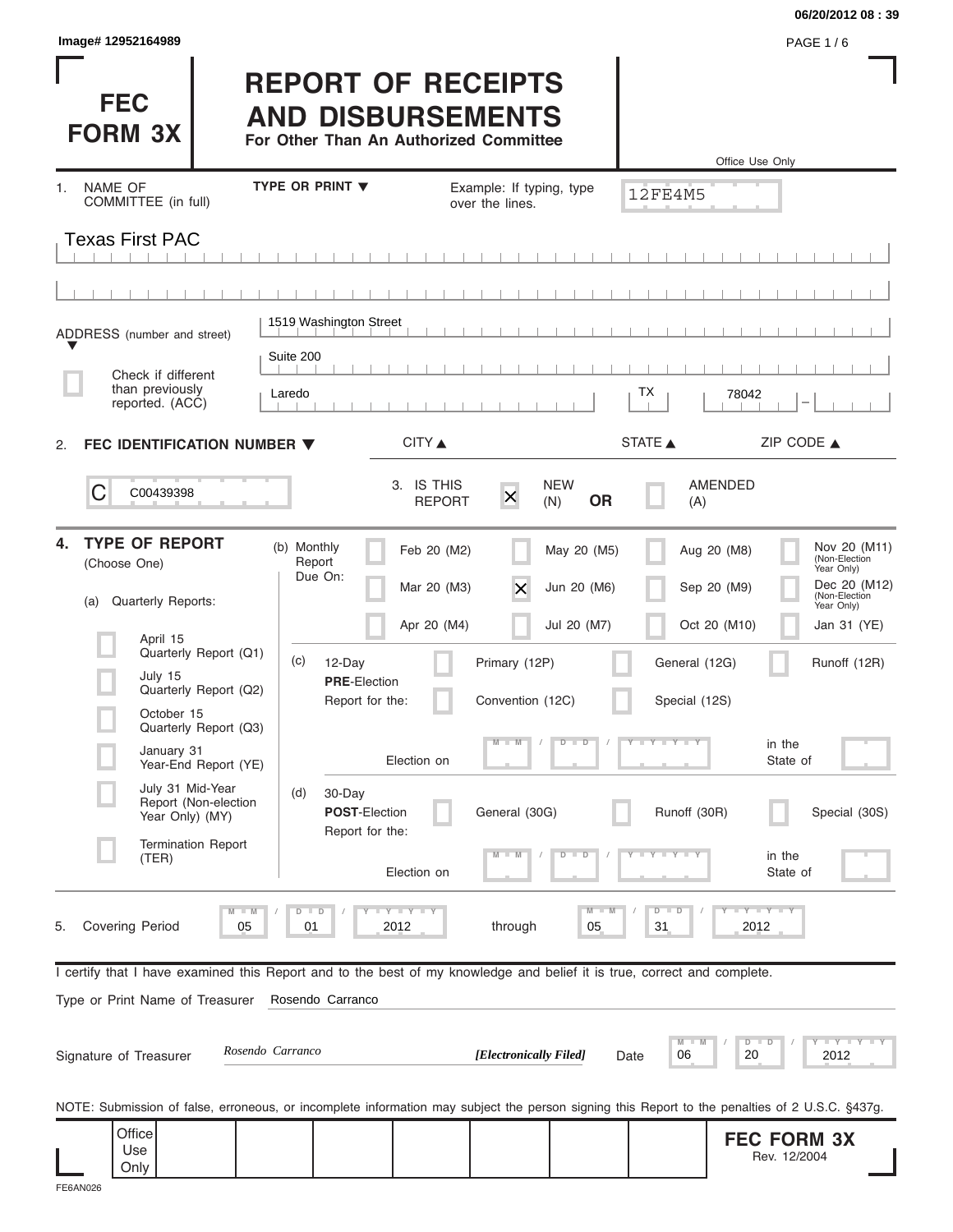|    | Image# 12952164990                                                                                    |                                                                                                              |                                                                                                      |
|----|-------------------------------------------------------------------------------------------------------|--------------------------------------------------------------------------------------------------------------|------------------------------------------------------------------------------------------------------|
|    | FEC Form 3X (Rev. 02/2003)                                                                            | <b>SUMMARY PAGE</b><br>OF RECEIPTS AND DISBURSEMENTS                                                         | Page 2                                                                                               |
|    | Write or Type Committee Name                                                                          |                                                                                                              |                                                                                                      |
|    | <b>Texas First PAC</b>                                                                                |                                                                                                              |                                                                                                      |
|    | $\overline{\mathsf{M}}$<br>Report Covering the Period:<br>From:                                       | $\mathbf{I} = \mathbf{Y}$ $\mathbf{I} = \mathbf{Y}$<br>$D^{-1}$<br>$\overline{D}$<br>01<br>2012<br>05<br>To: | $\overline{\mathbf{M}}$<br>т<br>Y I<br>$\overline{\mathsf{Y}}$<br>$\overline{D}$<br>31<br>2012<br>05 |
|    |                                                                                                       | <b>COLUMN A</b><br><b>This Period</b>                                                                        | <b>COLUMN B</b><br><b>Calendar Year-to-Date</b>                                                      |
| 6. | Cash on Hand<br>(a)<br>$- Y - I Y$<br>$\overline{\phantom{a}}$<br>January 1,<br>2012                  |                                                                                                              | 3091.18                                                                                              |
|    | Cash on Hand at<br>(b)<br>Beginning of Reporting Period                                               | 1439.31                                                                                                      |                                                                                                      |
|    | Total Receipts (from Line 19)<br>(c)                                                                  | 1000.00                                                                                                      | 6000.00                                                                                              |
|    | Subtotal (add Lines 6(b) and<br>(d)<br>6(c) for Column A and Lines<br>$6(a)$ and $6(c)$ for Column B) | 2439.31                                                                                                      | 9091.18                                                                                              |
| 7. | Total Disbursements (from Line 31)                                                                    | 0.00                                                                                                         | 6651.87                                                                                              |
| 8. | Cash on Hand at Close of<br><b>Reporting Period</b><br>(subtract Line $7$ from Line $6(d)$ )          | 2439.31                                                                                                      | 2439.31                                                                                              |
| 9. | Debts and Obligations Owed TO<br>the Committee (Itemize all on<br>Schedule C and/or Schedule D)       | 0.00                                                                                                         |                                                                                                      |
|    | 10. Debts and Obligations Owed BY<br>the Committee (Itemize all on<br>Schedule C and/or Schedule D)   | 0.00                                                                                                         |                                                                                                      |

This committee has qualified as a multicandidate committee. (see FEC FORM 1M)

#### **For further information contact:**

Federal Election Commission 999 E Street, NW Washington, DC 20463

Toll Free 800-424-9530 Local 202-694-1100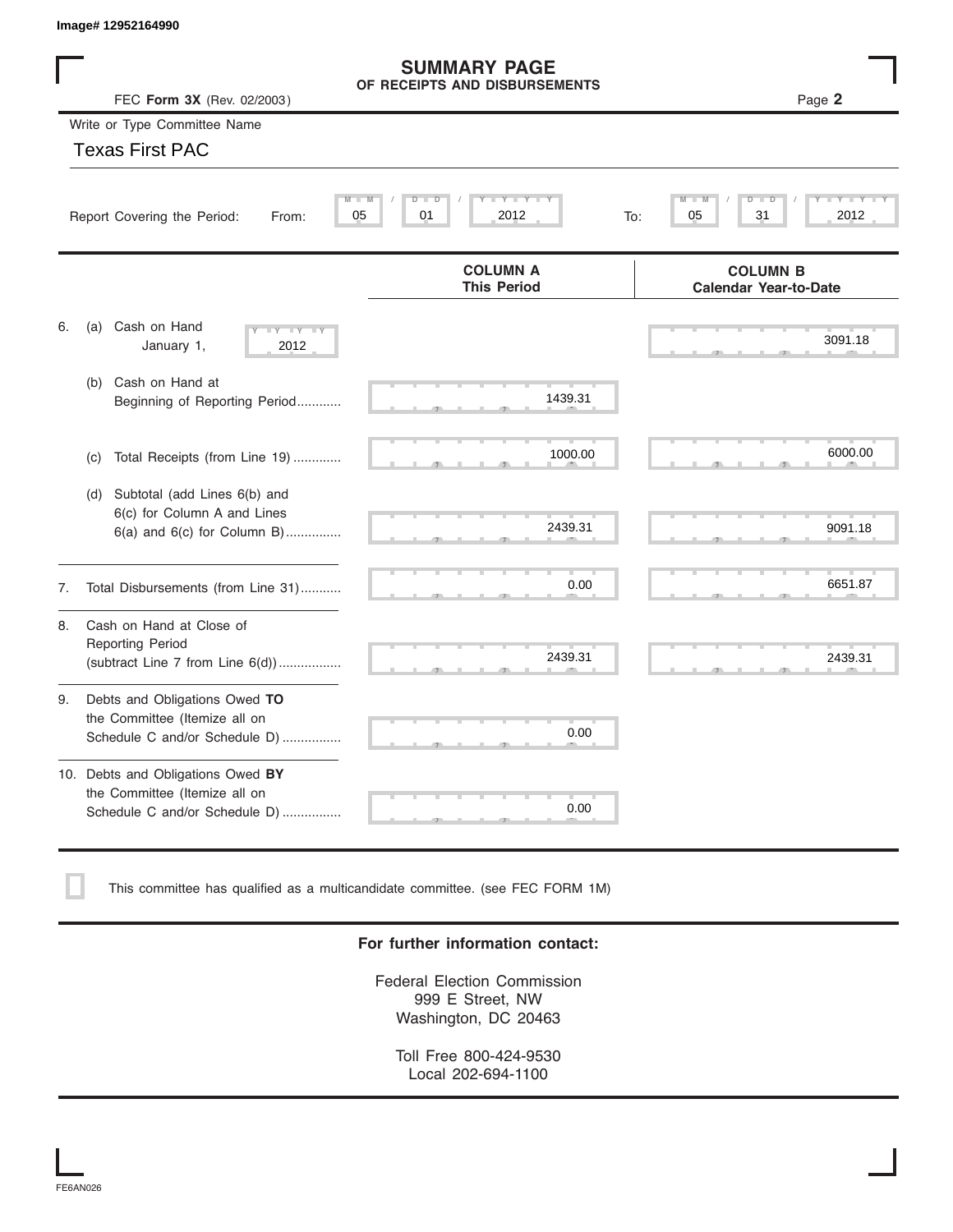|  | lmaqe# 12952164991 |
|--|--------------------|
|--|--------------------|

### **DETAILED SUMMARY PAGE**

| Image# 12952164991                                                           |                                                         |                                                              |
|------------------------------------------------------------------------------|---------------------------------------------------------|--------------------------------------------------------------|
|                                                                              | <b>DETAILED SUMMARY PAGE</b>                            |                                                              |
| FEC Form 3X (Rev. 06/2004)                                                   | of Receipts                                             | Page 3                                                       |
| Write or Type Committee Name                                                 |                                                         |                                                              |
| <b>Texas First PAC</b>                                                       |                                                         |                                                              |
|                                                                              |                                                         |                                                              |
| $M - M$<br>Report Covering the Period:<br>05<br>From:                        | $T - Y = T - Y = T - Y$<br>$D - I$<br>01<br>2012<br>To: | $L - Y - L - Y - L$<br>M<br>$D - I$<br>ъ<br>31<br>2012<br>05 |
| I. Receipts                                                                  | <b>COLUMN A</b><br><b>Total This Period</b>             | <b>COLUMN B</b><br><b>Calendar Year-to-Date</b>              |
| 11. Contributions (other than loans) From:                                   |                                                         |                                                              |
| Individuals/Persons Other<br>(a)                                             |                                                         |                                                              |
| <b>Than Political Committees</b>                                             |                                                         |                                                              |
| Itemized (use Schedule A)<br>(i)                                             | 1000.00                                                 | 1000.00                                                      |
|                                                                              |                                                         |                                                              |
|                                                                              | 0.00                                                    | 0.00                                                         |
| (iii) TOTAL (add                                                             |                                                         |                                                              |
| Lines $11(a)(i)$ and $(ii)$                                                  | 1000.00                                                 | 1000.00                                                      |
|                                                                              | 0.00                                                    | 0.00                                                         |
| Political Party Committees<br>(b)                                            |                                                         |                                                              |
| <b>Other Political Committees</b><br>(C)                                     | 0.00                                                    | 5000.00                                                      |
|                                                                              |                                                         |                                                              |
| Total Contributions (add Lines<br>(d)<br>$11(a)(iii)$ , (b), and (c)) (Carry |                                                         |                                                              |
| Totals to Line 33, page 5) ▶                                                 | 1000.00                                                 | 6000.00                                                      |
| 12. Transfers From Affiliated/Other                                          |                                                         |                                                              |
|                                                                              | 0.00                                                    | 0.00                                                         |
|                                                                              |                                                         |                                                              |
|                                                                              | 0.00                                                    | 0.00                                                         |
|                                                                              |                                                         |                                                              |
| 14. Loan Repayments Received                                                 | 0.00                                                    | 0.00                                                         |
| 15. Offsets To Operating Expenditures                                        |                                                         |                                                              |
| (Refunds, Rebates, etc.)                                                     |                                                         |                                                              |
| (Carry Totals to Line 37, page 5)                                            | 0.00                                                    | 0.00                                                         |
| 16. Refunds of Contributions Made                                            |                                                         |                                                              |
| to Federal Candidates and Other                                              |                                                         |                                                              |
| Political Committees                                                         | 0.00                                                    | 0.00                                                         |
| 17. Other Federal Receipts                                                   |                                                         |                                                              |
|                                                                              | 0.00                                                    | 0.00                                                         |
| 18. Transfers from Non-Federal and Levin Funds                               |                                                         |                                                              |
| (a) Non-Federal Account                                                      |                                                         |                                                              |
|                                                                              | 0.00                                                    | 0.00                                                         |
|                                                                              |                                                         |                                                              |
| (b) Levin Funds (from Schedule H5)                                           | 0.00                                                    | 0.00                                                         |
|                                                                              |                                                         |                                                              |
| (c) Total Transfers (add $18(a)$ and $18(b)$ )                               | 0.00                                                    | 0.00                                                         |
|                                                                              |                                                         |                                                              |
| 19. Total Receipts (add Lines 11(d),                                         |                                                         |                                                              |
| 12, 13, 14, 15, 16, 17, and 18(c)) ▶                                         | 1000.00                                                 | 6000.00                                                      |
|                                                                              |                                                         |                                                              |
| 20. Total Federal Receipts                                                   |                                                         |                                                              |
| (subtract Line 18(c) from Line 19)  ▶                                        | 1000.00                                                 | 6000.00                                                      |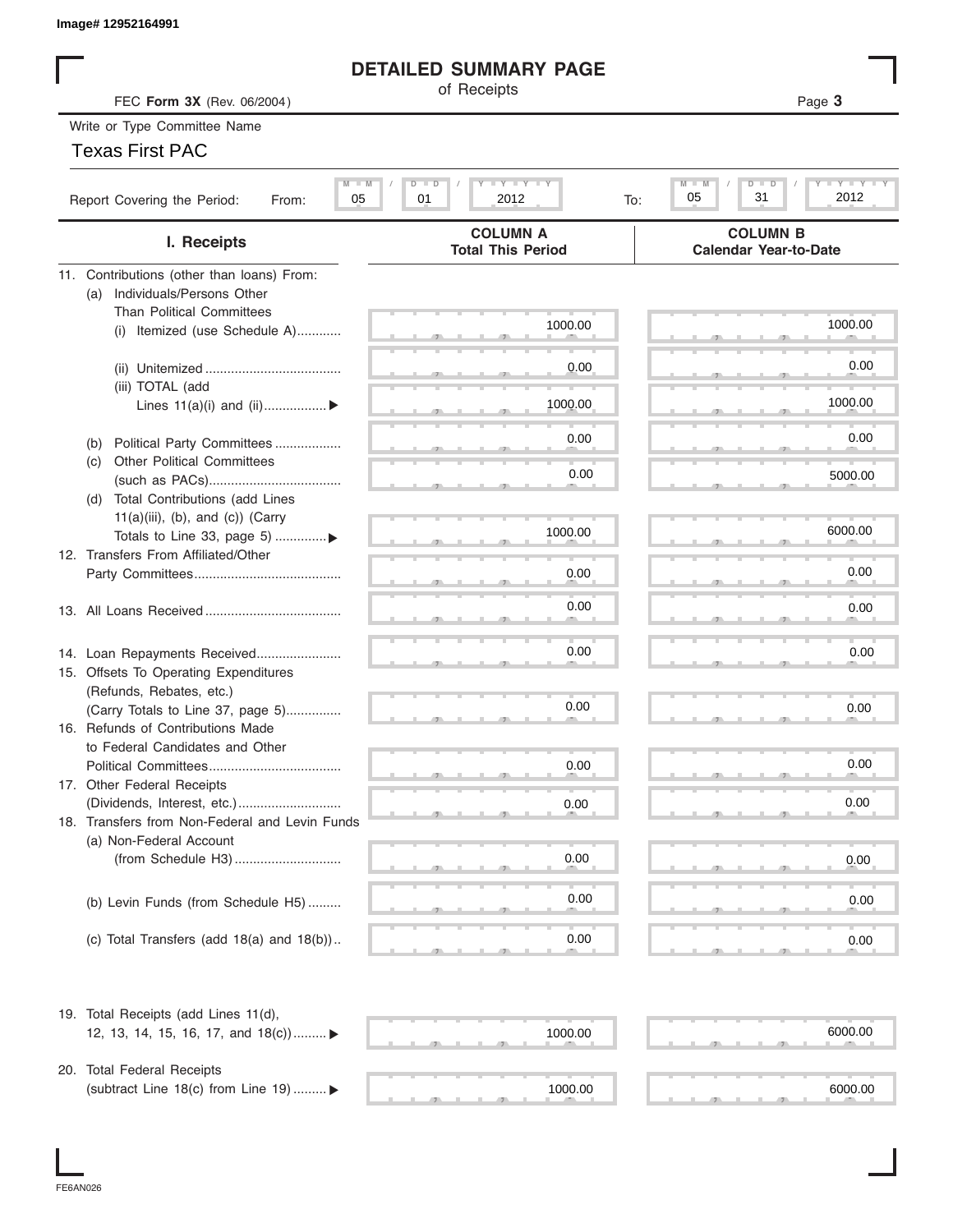## **DETAILED SUMMARY PAGE**

|     |                                                                      | of Disbursements         | Page 4                       |
|-----|----------------------------------------------------------------------|--------------------------|------------------------------|
|     | FEC Form 3X (Rev. 02/2003)<br><b>II. Disbursements</b>               | <b>COLUMN A</b>          | <b>COLUMN B</b>              |
|     | 21. Operating Expenditures:                                          | <b>Total This Period</b> | <b>Calendar Year-to-Date</b> |
|     | (a) Allocated Federal/Non-Federal                                    |                          |                              |
|     | Activity (from Schedule H4)<br>Federal Share<br>(i)                  | 0.00                     | 0.00                         |
|     |                                                                      |                          |                              |
|     | Non-Federal Share<br>(ii)                                            | 0.00                     | 0.00                         |
|     | (b) Other Federal Operating                                          |                          |                              |
|     |                                                                      | 0.00                     | 651.87                       |
|     | (c) Total Operating Expenditures<br>(add 21(a)(i), (a)(ii), and (b)) | 0.00                     | 651.87                       |
|     | 22. Transfers to Affiliated/Other Party                              |                          |                              |
|     |                                                                      | 0.00                     | 0.00                         |
|     | 23. Contributions to<br>Federal Candidates/Committees                |                          |                              |
|     | and Other Political Committees                                       | 0.00                     | 6000.00                      |
|     | 24. Independent Expenditures                                         | 0.00                     | 0.00                         |
|     | 25. Coordinated Party Expenditures                                   |                          |                              |
|     | $(2 \text{ U.S.C. } $441a(d))$                                       | 0.00                     | 0.00                         |
|     |                                                                      |                          |                              |
|     |                                                                      | 0.00                     | 0.00                         |
|     |                                                                      |                          |                              |
|     | 28. Refunds of Contributions To:                                     | 0.00                     | 0.00                         |
| (a) | Individuals/Persons Other<br>Than Political Committees               | 0.00                     | 0.00                         |
|     |                                                                      |                          |                              |
| (b) | Political Party Committees                                           | 0.00                     | 0.00                         |
| (c) | <b>Other Political Committees</b>                                    |                          |                              |
|     |                                                                      | 0.00                     | 0.00                         |
| (d) | <b>Total Contribution Refunds</b>                                    |                          |                              |
|     | (add Lines 28(a), (b), and (c))                                      | 0.00                     | 0.00                         |
|     |                                                                      |                          |                              |
|     | 29. Other Disbursements                                              | 0.00                     | 0.00                         |
|     | 30. Federal Election Activity (2 U.S.C. §431(20))                    |                          |                              |
|     | (a) Allocated Federal Election Activity                              |                          |                              |
|     | (from Schedule H6)                                                   | 0.00                     | 0.00                         |
|     |                                                                      |                          |                              |
|     |                                                                      | 0.00                     | 0.00                         |
|     | (b) Federal Election Activity Paid Entirely                          |                          |                              |
|     | With Federal Funds                                                   | 0.00                     | 0.00                         |
| (C) | Total Federal Election Activity (add                                 |                          |                              |
|     | Lines $30(a)(i)$ , $30(a)(ii)$ and $30(b))$                          | 0.00                     | 0.00                         |
|     | 31. Total Disbursements (add Lines 21(c), 22,                        |                          |                              |
|     | 23, 24, 25, 26, 27, 28(d), 29 and 30(c))                             | 0.00                     | 6651.87                      |
|     |                                                                      |                          |                              |
|     | 32. Total Federal Disbursements                                      |                          |                              |
|     | (subtract Line 21(a)(ii) and Line 30(a)(ii)                          |                          |                              |
|     |                                                                      | 0.00                     | 6651.87                      |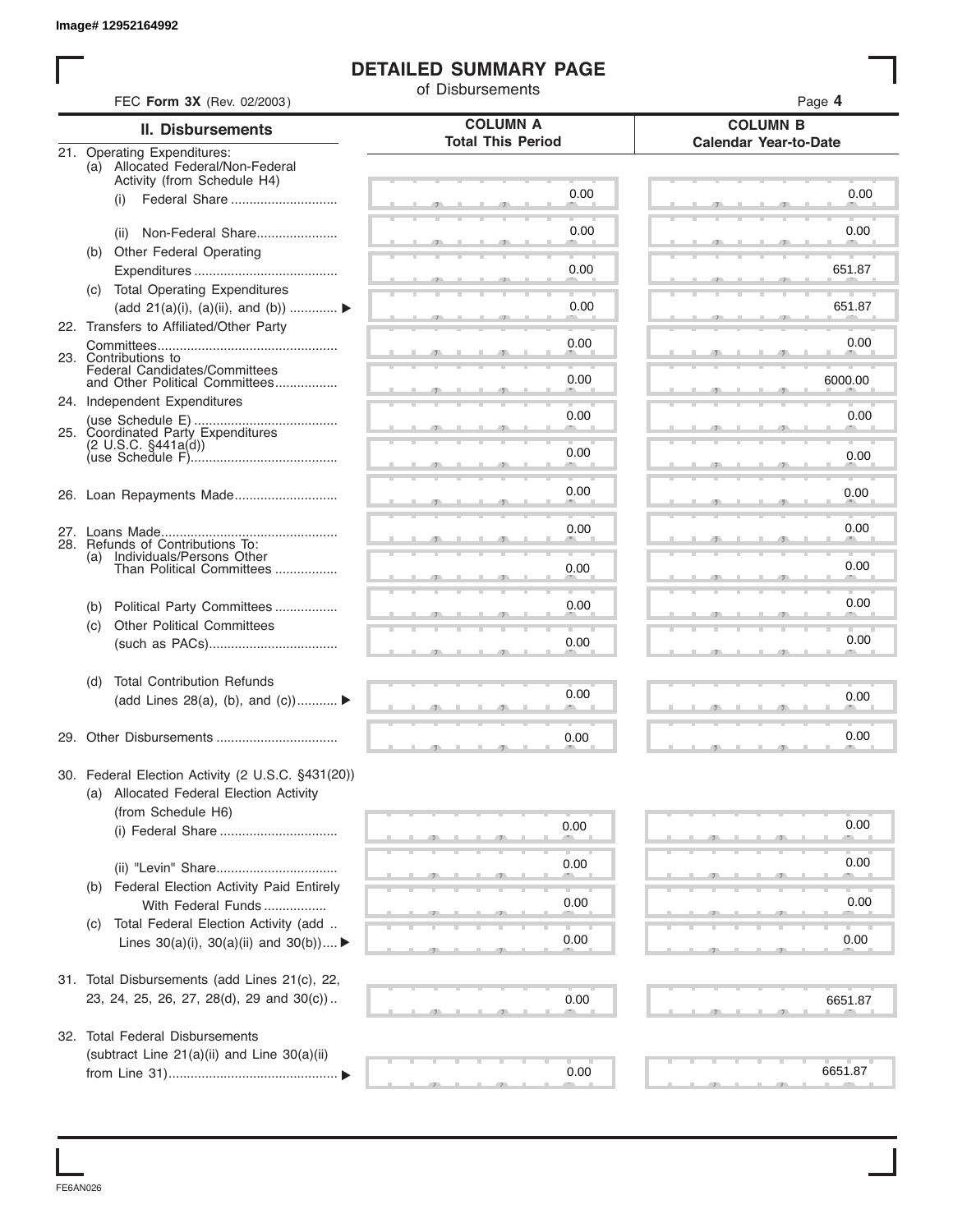#### **DETAILED SUMMARY PAGE**

| FEC Form 3X (Rev. 02/2003)                                                     | of Disbursements                            | Page 5                                          |
|--------------------------------------------------------------------------------|---------------------------------------------|-------------------------------------------------|
| III. Net Contributions/Operating Ex-<br>penditures                             | <b>COLUMN A</b><br><b>Total This Period</b> | <b>COLUMN B</b><br><b>Calendar Year-to-Date</b> |
| 33. Total Contributions (other than loans)                                     | 1000.00                                     | 6000.00                                         |
| 34. Total Contribution Refunds                                                 | 0.00                                        | 0.00                                            |
| 35. Net Contributions (other than loans)<br>(subtract Line 34 from Line 33)    | 1000.00                                     | 6000.00                                         |
| 36. Total Federal Operating Expenditures<br>(add Line 21(a)(i) and Line 21(b)) | 0.00                                        | 651.87                                          |
| 37. Offsets to Operating Expenditures                                          | 0.00                                        | 0.00                                            |
| 38. Net Operating Expenditures                                                 | 0.00                                        | 651.87                                          |